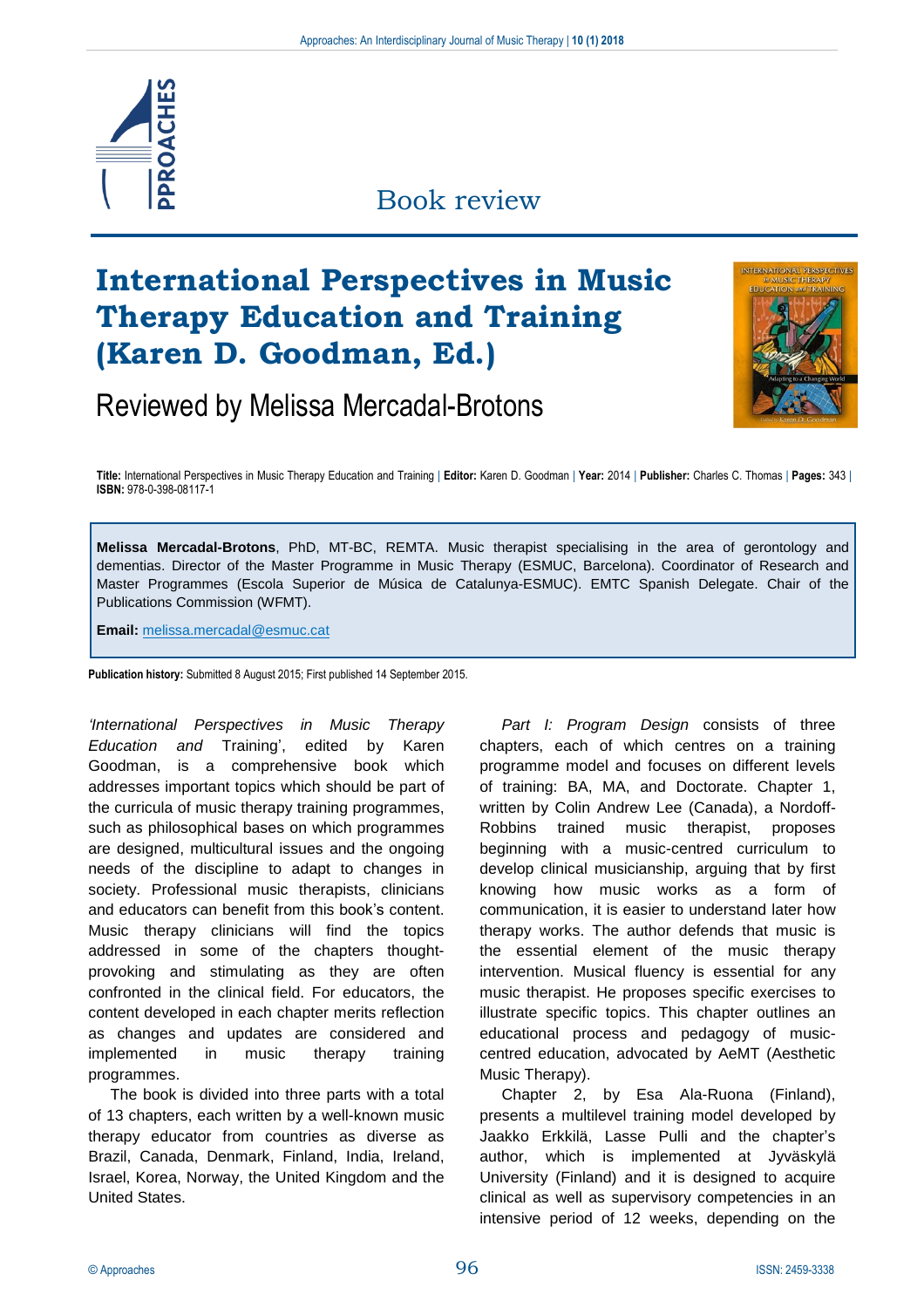entrance level of each individual student. Within a collaborative setting, it emphasises multilevel reflective processing and includes many elements of self-experiential training.

Chapter 3, by Hanne Mette Ridder (Denmark), describes the Aalborg University doctoral programme in Denmark, which is an example of problem-based learning. The author defends the idea that it is crucial to train researchers in order for music therapy to develop as a scientific discipline. She outlines the principles of problem-based learning and explains how these are integrated in doctoral training. She also emphasises the need to promote a collaborative atmosphere and the importance of learning through peer reflections, as well as the role of the supervisor as a facilitator for self-directed and self-regulated learning with "problematization" and real world problems as key issues.

*Part II: Multicultural Identity* comprises the next five chapters (4-8). Chapter 4, by Robert E. Krout (USA), addresses the topic of music therapy community-based clinical learning experiences through community engagement. He describes three national and international cases which helped him develop community-based clinical experiences for his students, and how he has integrated these into the music therapy curriculum. He stresses the importance of taking into account the cultural and social context in which music therapy interventions take place at each moment in time, and presents engagement with the community as an important current issue.

Chapter 5, by Avi Gilboa (Israel), introduces the issue of multicultural thoughts and considerations, and their importance in music therapy training programmes in Israel, a country of many cultures with regard to its people and musical styles and traditions. The author introduces the *spheres* model which refers to the different domains of multicultural interaction which take place in music therapy training programmes.

Chapter 6, by Youngshin Kim from Korea, discusses music therapy developments in Northeast Asian countries (Japan, China and Korea). Since most music therapy pioneers in these countries were trained in Western countries, she stresses the importance of considering the unique cultural values, work settings and attitudes of the Northeast Asian countries when designing and revising the different levels of Asian music therapy training programmes, from initial training to supervision.

Chapter 7, by Lia Rejane Mendes Barcellos and Thelma Sydenstricker Alvares (Brazil), explains the expansion of music therapy in Brazil in the last two

decades beyond clinical settings. Music therapists are currently present in many Brazilian cultural and social events with the objective of contributing to the development of identity and empowering clients through their involvement in music performances.

Chapter 8, by Sumathy Sundar (India), deals with the challenges of developing music therapy practice and training courses in India, which are at a very early stage. She emphasises the importance of balancing the country's culture, music and healing resources with current international music therapy practice in order for the discipline to be accepted and recognised by Indian society.

*Part III: The On-Going and Emerging Needs of a Discipline* comprises the final five chapters. In Chapter 9, Jane Edwards (Scotland) and Simon Gilbertson (Norway) reflect, as educators, on the challenges encountered in student-teacher dynamics and learning situations during the training of professional music therapists, and how problemsolving can be approached.

In Chapter 10, Elizabeth York (USA) targets the issue of lesbian, gay, bisexual, transgender, queer/questioning (LGBTQ) and she advocates for the inclusion of this topic in the music therapy curriculum. She also provides a comprehensive list of resources for the educator.

In Chapter 11, Leslie Bunt (UK) reflects on music therapy as an artistic and scientific discipline, and how these aspects need to be balanced from the educator's perspective, and also by the student. He also traces the development of music therapy training in the UK and explains the characteristics of each of the seven current training programmes.

Chapter 12, by Elaine Streeter (UK), focuses on the issue of supervision for professional music therapists. Based on experiences within the UK, where clinical supervision is well-established, the author stresses the importance of having a system of music therapy supervision for professionals in each country. She makes a clear distinction between the supervision of students and that of registered music therapy professionals, illustrating with examples of her own professional experience.

Chapter 13, written by the book's editor Karen Goodman, music therapy professor at Montclair State University (USA), and widely published author, concludes the book. It tracks book publications in the field of music therapy from 1950- 2014 and presents trends, patterns and needs in book publishing in the field.

This book, the first of its kind, is a very good resource for professional music therapists. It discusses the challenges of adaptation, both small and large, which affect music therapy education and training around the world in a changing and